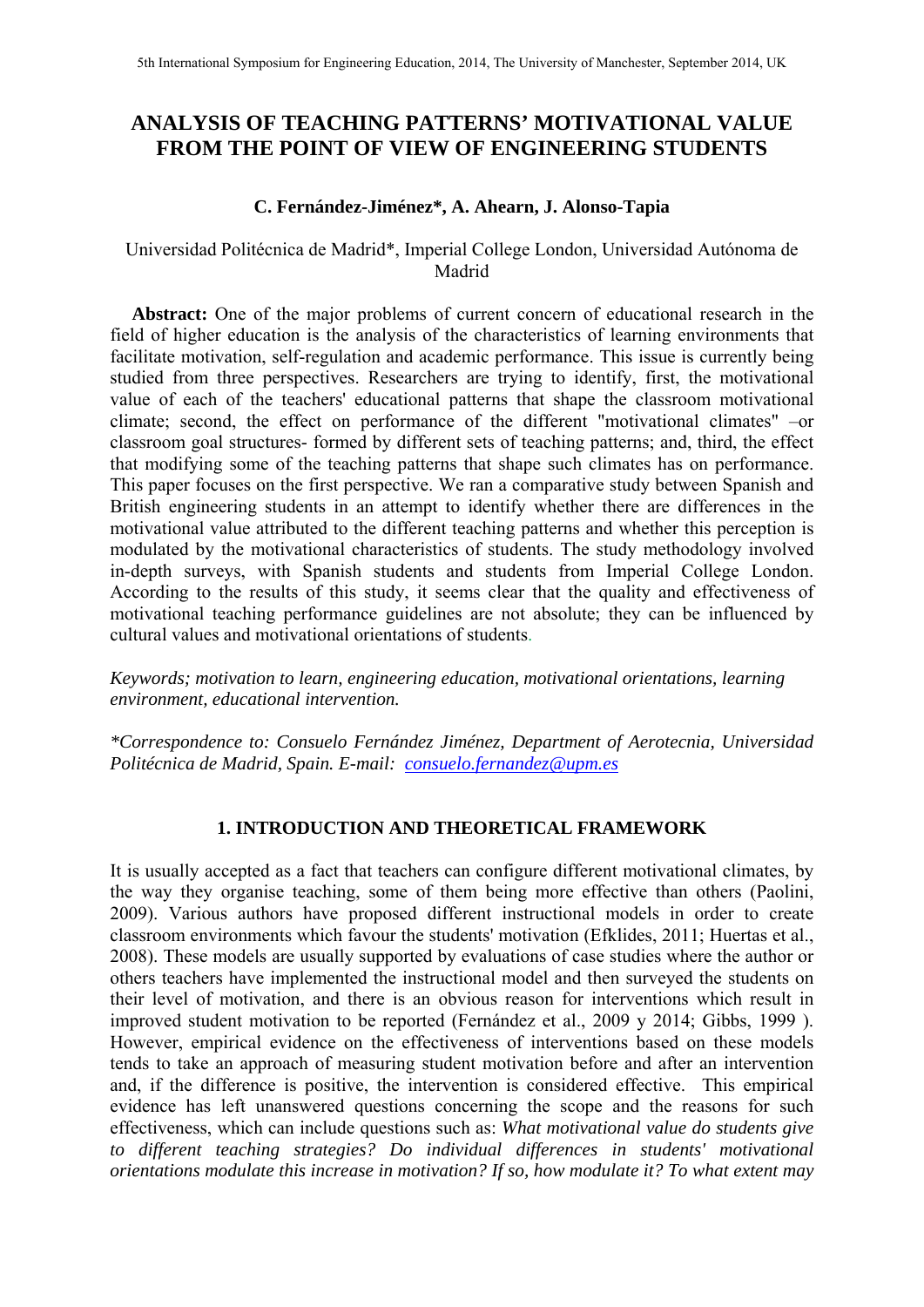# *cultural differences between students from different countries influence the perception of the different motivational teaching patterns?*

Answering these questions is important for improving the way we can make judgments about the efficacy of academic contexts and for adapting them to different types of students, since, according to the literature, it is not the situation itself which is decisive, but the significance to the students. There are several previous works of the Alonso-Tapia group (Alonso-Tapia, 1999; Alonso-Tapia y Pardo, 2006) which try to answer these questions and in which the instruments necessary to do so were developed. Nevertheless, most studies have been developed for non-university students or conducted outside the scope of engineering. Hence we carried out this new study about engineering students from Spain and the United Kingdom.

## *1.1 Motivational characteristics as potential mediators of teaching patterns' motivational effect.*

The kind of motivation with which students face academic activity is a fundamental variable for explaining their academic effort. So, any learning model must rely on a theory on motivation. The achievement goal orientation theory posed by Dweck (1986) and Nicholls (1984) has been one of the most important motivational theories in academic research in the last thirty years. It has been the subject of an important review, from which a tri-dimensional framework has emerged (Senko et al. 2011): *Learning Orientation* (LO); *Performance Approach Orientation* (PO) and *Avoidance Orientation* (AO). As a synthesis of these orientations, it can be said first, that the higher the student's LO, the greater their focus on the development of competence and on mastering the task, and the higher their interest, persistence and deep process of information. Second, the higher the student's PO, the more their focus is on acquiring competence in relation to others with concomitant intent to outperform their peers or to obtain public recognition, though the relationship with academic performance in not always positive. Finally, the higher the student's AO, the higher their focus on avoiding incompetence in comparison with others, to avoid feelings of inferiority, failure and avoiding the possible negative judgements that would follow failure. Avoidance orientation usually is considered to be related with anxiety, unorganised/disorganised study habits, rejection of help from others and with low interest, little persistence and shallow processing of information.

Students' pursuit of different types of goals depends on both their individual differences and the conditions of the learning context (Ames, 1992; De la Fuente, 2004; Pintrich, 2000). From this perspective, the same situation may promote different orientation patterns in different students (Kaplan and Maher, 2002). Also, a student may pursue different goals in the same or diverse contexts, depending on the information perceived from the context (Paolini, 2009). Obviously, not all orientations are equally favourable to learning: the most efficacious is the Learning Orientation. Clearly, this is the one that teachers should, and would like to, activate in their classrooms (Alonso-Tapia & Pardo, 2006; Ames, 1992; Urdan and Turner, 2005) which begs the question as to the impact of the other variable, namely the learning environment (or the conditions of the learning context).

### *1.2 Learning environment: teaching patterns affecting students' motivation*

To appreciate the background to the current research, it should be noted that Alonso-Tapia and Pardo (2006), following Ames (1992) synthesised a series of specific teaching patterns that help create a motivational climate oriented to learning. The effectiveness of such patterns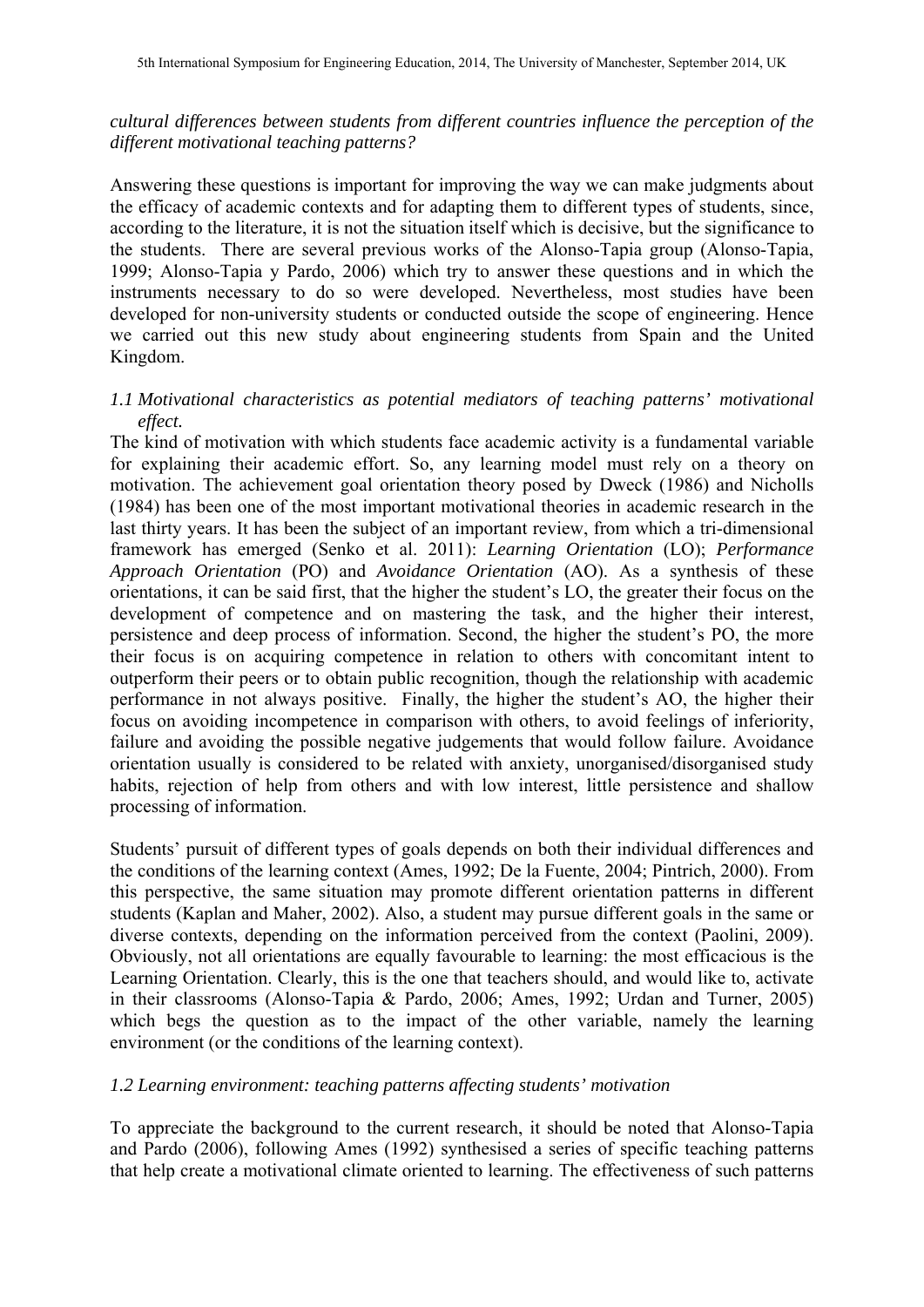seems mainly based on three fundamental factors. The first one is the perception of autonomy and control by the students in relation to their own learning. The lecturer has to teach them how to "learn to learn", that is, to act independently to seek their own goals (Ryan & Deci, 2000). For that purpose, they should be given an active role during the learning process to draw up a plan, to choose, to transfer knowledge to other situations, to evaluate their progress and of their peers, etc. This implies to teach them to regulate themselves in a functional way. The second factor is the significance that academic activities have for the students (Assor y Kaplan, 2001; Spires et al., 2008). The lecturer has to propose tasks and activities that are close to the students' interests and that have a certain degree of challenge to activate their desire to excel (McClelland et al., 1992). University students usually seek to acquire useful and relevant knowledge to achieve their goals. If they do not have a clear vision of the utility of the knowledge they have to acquire, their feeling of doing things out of obligation increases, and this feeling affects negatively the learning (Spires et al., 2008). The third factor is the expectation of success (Ecles & Wigfield, 2002; Núñez, 2009): lecturers must ensure that students have a reasonable experience of progress towards their educational goal rather than facing the discouragement of a decreasing possibility of success (or an increasing possibility of failure).

However, the questions are, first, what is the motivational value of each of the teachers' educational patterns that shape the classroom motivational climate? Second, in what degree do students' motivational orientations moderate such perception? And third, does the fact of coming from different countries and cultures make a difference in how students value different teaching patterns? These are the questions answered in this study.

### **2. METHOD**

#### *2.1 Sample*

The study was carried out, gathering data in the 2011-12 academic year over a total of 697 students in Spain and England. The sample included 201 females (28.84%) and 496 males (71.16%), aged between 18 and 24. The sub-sample of Universidad Politécnica de Madrid (UPM) (72%) is bigger than Imperial's (28%), but reflects UPM's much bigger population of students overall. Both are engineering-centric education establishments and both have similar engineering gender profiles of approximately 30:70 women:men. The sample from UPM is from a broader array of engineering disciplines than for Imperial, where the students were all drawn from the civil engineering student cohorts for years 1-3 of a 4 year degree. Limiting the Imperial sample to one department yielded the advantages of (a) enabling high participation levels from (b) an identified group whose exposure to teaching patterns was the same which enabled (c) better translation of the questionnaire materials from Spanish-to-English, because the translators could identify confusing words. For example, translating the word "tutorial", the discussion considered whether the students in the sample were likely to interpret that to mean a one-to-one tutorial or a small group discussion or large group homework sheet classes or a pastoral (non-academic) office-hours session or other variation of teaching pattern.

### *2.2 Materials*

In order to carry out this study two questionnaires were used: "EMQ-B" and "LEMEX".

a) *Environment Motivational Quality Questionnaire (EMQ-B)* was developed from the questionnaire of same name previously elaborated by Alonso-Tapia (1999). It is made up of 98 items distributed in two groups. In the first group, students are asked to directly indicate, in a 5-point Likert scale, the degree to which certain educational activities affect their interest/desire to learn and affects the effort which they choose to put into academic activities. The second group of questionnaire items (questions) describes the potential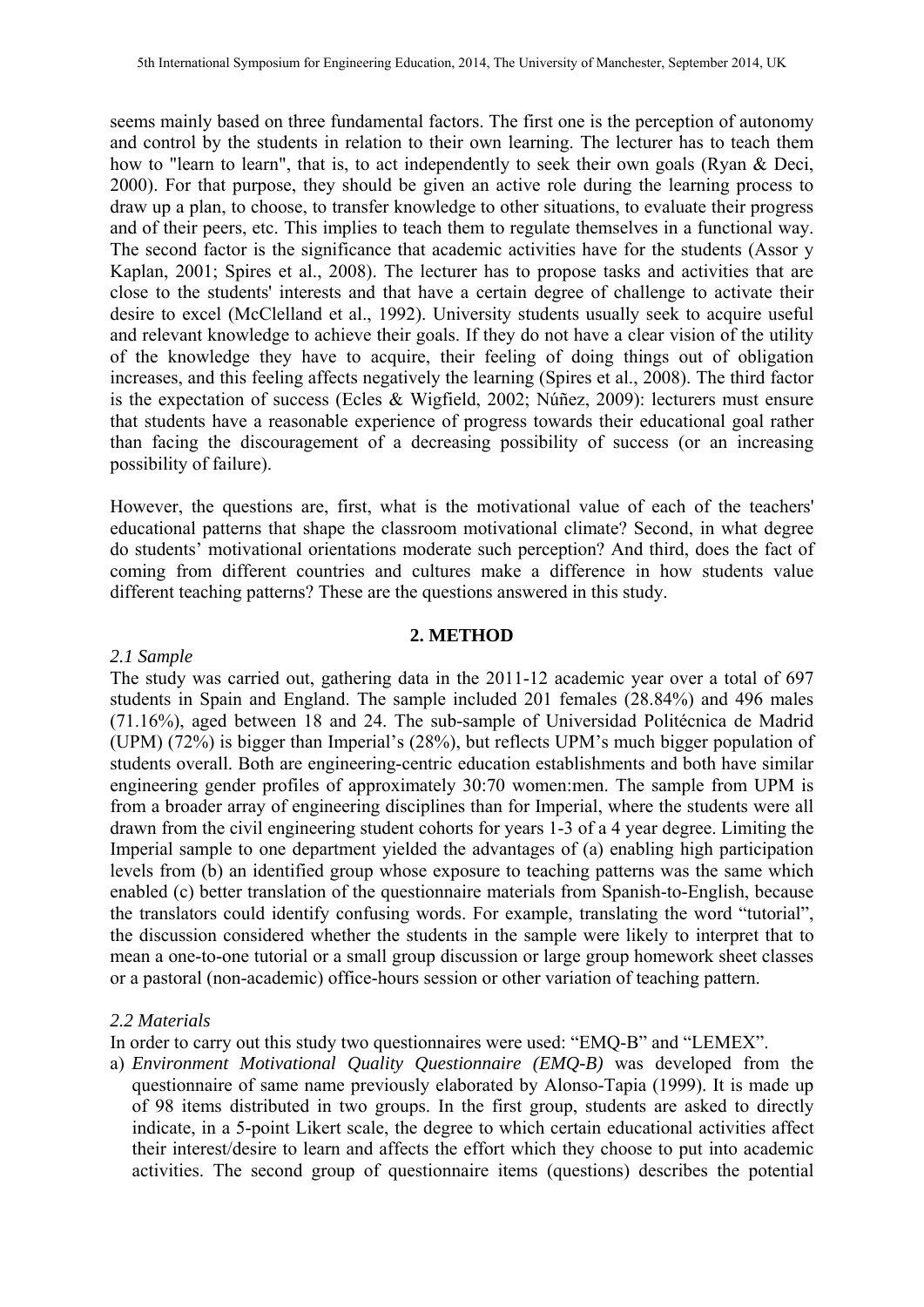reactions of preference-or-rejection towards certain teaching practices, and students must indicate, also in a 5-point rating scale, their degree of agreement with the items. This questionnaire measures the motivational value that students assign to the different teaching patterns at three levels: a) at the level of specific pattern; b) at the level of group of patterns related to different facets of teaching such as the introduction of topics and activities, the promoting of participation, etc., (Scales A-H), and c) at the level of the teaching style, defined by the total set of patterns included in the questionnaire (Scale T). The teaching styles included in the materials by Alonso-Tapia were those identified in his literature review as favouring the learning of students. (In all cases, our results show the Cronbach's alpha value is equal or greater than 0.7, so it can be stated that their reliability is acceptable).

b) *Learning Motivation and Expectancy Questionnaire (LEMEX),* short form, developed by the author of the original questionnaire (Alonso-Tapia, Huertas y Ruíz, 2010). It is made up of 27 items and assesses the three classic motivational orientations: Learning orientation ( $\alpha$  = 0.70), outcome orientation ( $\alpha$  = 0.69), and avoidance orientation ( $\alpha$  = 0.79).

*2.3 Procedure* 

Both questionnaires (applied together as if a single questionnaire) firstly were adapted to the current context of higher education. To ensure that the questionnaire made sense to students in both universities, this work was carried out jointly with a teacher of Imperial College London. At Imperial, data was gathered through in-class manual completion of forms around lunchtime, after a pep talk about the value of research. All students co-operated. At UPM the procedure was similar, the students filled in the questionnaire in class after an introductory talk as at Imperial in the 2011-12 year. Once the information was gathered, the followings analyses were carried out in order to answer the question asked:

- 1) *Descriptive analysis of the motivational value of teaching patterns assessed*. Mean and standard deviations of scores in the specific variables, in the scales of the EMQ and in the EMQ questionnaire as a whole, were calculated. In the two last cases, scores were transformed into a 5-point scale, similar to the one used by students when indicating their degree of agreement or disagreement with the questionnaire items (1=Strongly disagree; 2=Disagree; 3=Neither agree nor disagree; 4=Agree; 5=Strongly agree.) The aim of using the same scale is to facilitate comparison and interpretation of results. Thus, mean values show the degree to which students as a group, with independence of their particular motivations, consider that teaching patterns are motivating (or affect their motivation).
- 2) *Analysis of variance* examines whether the country of study (Spain or England) implies some difference in the motivational value that students attribute to different teachers' patterns, and in students' motivational orientations.
- 3) *Regression analysis* using scale factor scores (which define motivational orientations) as predictors and using outcomes in EMQ-B variables and scales as criteria, in order to see whether students' goal orientations moderate the motivational value they attribute to the different teaching patterns.

### **3. RESULTS**

The most relevant results of the Spain-England comparison generally match the data obtained in previous Spain-centric studies (Alonso-Tapia, 1999; Alonso-Tapia et al., 2006, 2007, 2008 and 2009), and they are presented below.

### *3.1 Motivational value of teaching patterns assessed*

Table 1 shows the results of the different scales. The overall picture is given by looking at the total scale for item (T), which informs us about "teaching style". Teaching style is aggregated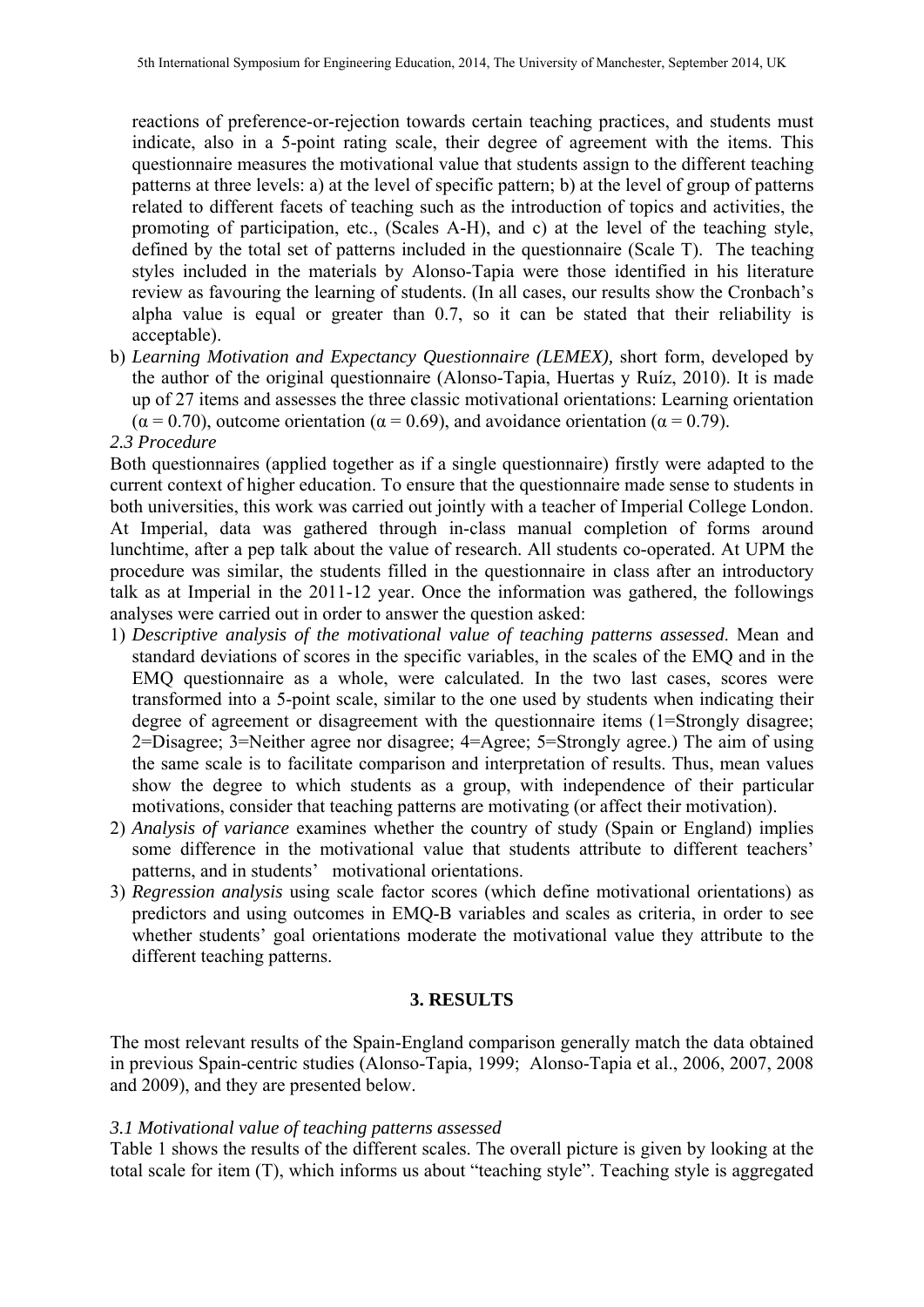from the list of various assessed action patterns, (shown as A-H, in Table 1 below). The aggregated score that students give Teaching Style for its effect on motivation is an average score of 3.58 out of 5. In fact, all scales (or groups of strategies) related to certain aspects of teaching, obtain a value over three point: the highest-scoring strategy is academic tutorials as a motivational aspect (4.25) and the least valued are explicit messages by the teacher about applicability/relevance (3.13).

**Table 1. Motivational value of teaching patterns by country of study: scores given by students for the overall teaching style (T) and to groups of teaching patterns (A-H) (Mean over maximum possible score of 5).** 

| Groups of teaching patterns (Scales)                          | Spain | England | Total |
|---------------------------------------------------------------|-------|---------|-------|
| (T) TEACHING STYLE                                            | 3.63  | 3.46    | 3.58  |
| (A) Beginning of classes<br>and<br>activities                 | 3.89  | 3.68    | 3.83  |
| (B) Teacher's messages showing its<br>relevance/applicability | 3.04  | 3.35    | 3.13  |
| (C) Organisation of theoretical<br>classes                    | 3.95  | 3.61    | 3.85  |
| (D) Promoting class participation                             | 3.34  | 3.10    | 3.27  |
| (E) Planning and development of<br>practical classes          | 346   | 3.35    | 3.43  |
| (F) Approach to practical projects<br>outside of class        | 3.25  | 3.43    | 3.30  |
| (G) Support materials based on new<br>technologies            | 3.78  | 3.45    | 3.69  |
| (H) Academic tutorials                                        | 4.25  | 4.25    | 4.25  |

Table 2 shows specific teaching action patterns and shows a group of actions to which the majority of students, - irrespective of their motivational orientation or country of study – attribute a high motivational value.

| Table 2 Motivational value attributed by students to some specific teaching patterns as a function |
|----------------------------------------------------------------------------------------------------|
| of country of study (Mean over 5).                                                                 |

|                                                                                                 | Spain | England | Total |
|-------------------------------------------------------------------------------------------------|-------|---------|-------|
| Teaching patterns rated with "Strongly motivational value"                                      |       |         |       |
| New or surprising information                                                                   | 4.10  | 3.89    | 4.04  |
| Posing problems for activating curiosity                                                        | 3.91  | 3.54    | 3.81  |
| Lecturer explicit messages for facilitating concepts understanding                              | 4.02  | 3.86    | 3.97  |
| Using images and examples                                                                       | 4.38  | 4.20    | 4.33  |
| Clarity of exposition                                                                           | 4.14  | 3.40    | 3.93  |
| Usefulness of subject or activity                                                               | 4.24  | 3.89    | 4.14  |
| Students freely asking questions in class                                                       | 3.92  | 3.75    | 3.87  |
| Evaluation: Preference for mixed examinations including different types<br>of tasks and formats | 3.99  | 3.74    | 3.91  |
| Teaching patterns rated with "low motivational value"                                           |       |         |       |
| Evaluation system: Rejection of only one examination                                            | 4.25  | 3.65    | 4.08  |
| Evaluation system: Preference for time Limits                                                   | 2.42  | 2.92    | 2.56  |
| Teaching patterns rated with "sufficient motivational value"                                    |       |         |       |
| Teacher's asking students directly to answer questions in class                                 | 3.10  | 2.64    | 2.97  |
| Providing Additional Sources of Information                                                     | 3.33  | 3.05    | 3.25  |
| Using technical vocabulary                                                                      | 3.17  | 2.78    | 3.06  |
| Preference for practical classes working in groups                                              | 3.02  | 3.03    | 3.02  |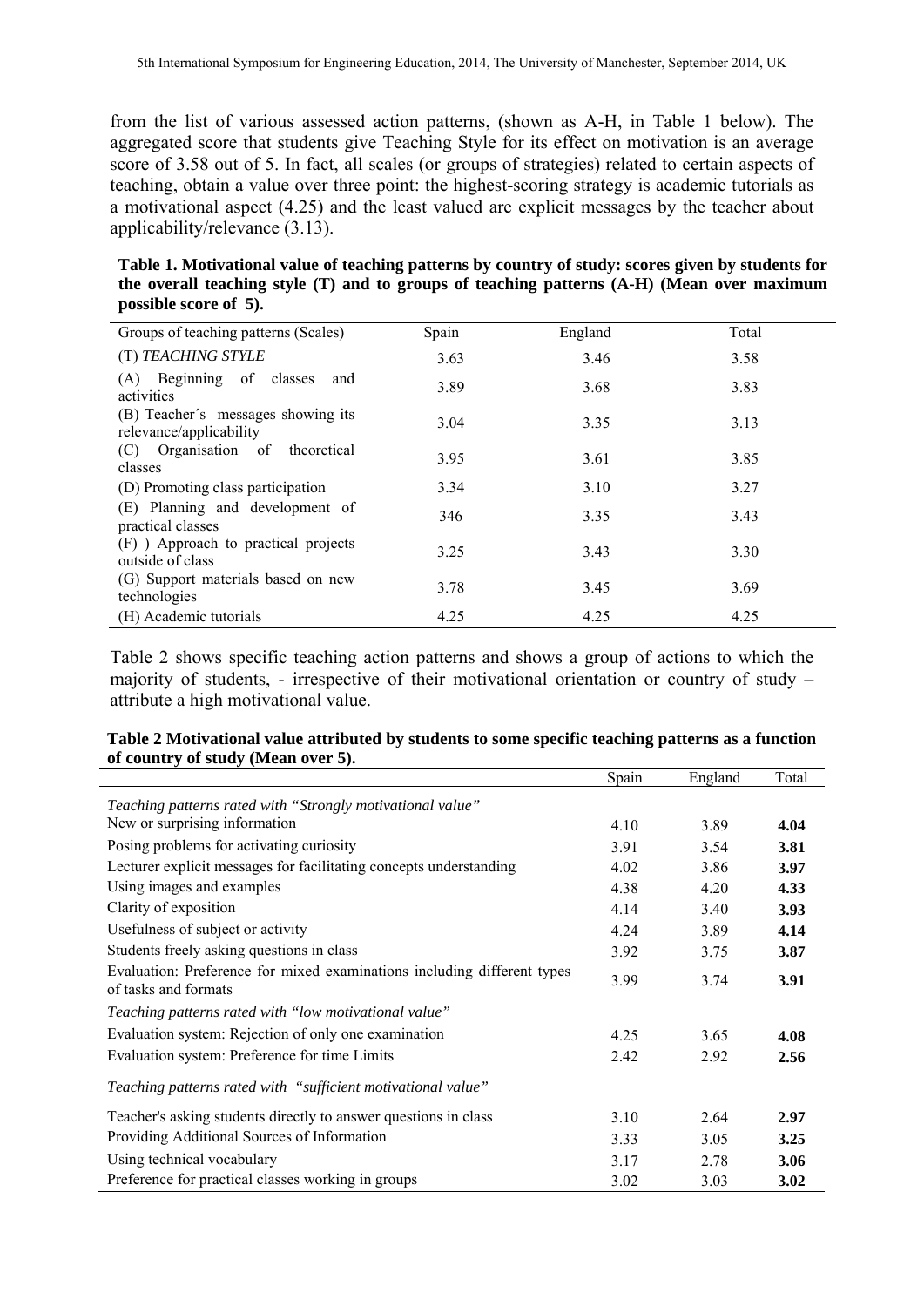We observe, for example, that presenting new or surprising information, highlighting the practical use of the teaching material, or using images and examples, is highly valued by students, with an average surpassing the 4 points. There are also certain patterns which are clearly rejected, such as basing evaluation (assessment) on only one exam, or limiting time during exams. A third group appears, formed by those patterns to which students attribute some (sufficient but not high) motivational value: this group of teaching patterns includes proposing practical projects or having students work in groups. We highlight this fact, because those are fundamental strategies proposed by the European Higher Education Area to promote methodological change in education.

#### *3.2 Regression analyses*

Some of the most relevant results appear in Table 3. The Teaching Style Scale is a combination of teaching actions which previous literature studies had said 'favour learning'. The regression analysis in Table 3 shows that the teaching style scale obtains a positive multiple correlation (.581) which is highly significant; in other words, 33.7% of the variance in the scores awarded by students for the motivational value of the teaching action patterns is explained by the differences in the students' own motivational orientations.

| Criterion Variable                                |       |           |                         | Predictors             |                          |
|---------------------------------------------------|-------|-----------|-------------------------|------------------------|--------------------------|
|                                                   | R     | ${\bf P}$ | Learning<br>orientation | Outcome<br>orientation | Avoidance<br>orientation |
| (T) TEACHING STYLE                                | 0.581 | 0.000     | $0.478***$              | $-0.095**$             | $-0.214***$              |
| (A) Beginning of classes<br>and activities        | 0.384 | 0.000     | $0.385***$              | 0.017                  | 0.023                    |
| (B) Teacher's messages<br>showing its relevance   | 0.384 | 0.000     | $0.406***$              | $-0.090*$              | 0.033                    |
| (C) Organisation of<br><b>Theoretical Classes</b> | 0.362 | 0.000     | $0.367***$              | $-0.007$               | 0.012                    |
| (D)Promoting class<br>participation               | 0.477 | 0.000     | $0.245***$              | $-0.017$               | $-0.342***$              |
| (E) Approach to Practical<br>Classes $(PC)$       | 0.453 | 0.000     | $0.339***$              | $-0.102**$             | $-0.202***$              |
| (F) Approach to Practical<br>Projects (PP)        | 0.381 | 0.000     | $0.260***$              | $-0.203***$            | $-0.139***$              |
| (G)Support material based<br>on new technologies  | 0.192 | 0.000     | 0.066                   | $-0.005$               | $-0.161***$              |
| (H)Academic Tutorials                             | 0.237 | 0.000     | $0.264***$              | $-0.072$               | $-0.079$                 |

|                                        | Table 3 Regression Analysis: Motivational value attributed to different action patterns as a |  |  |  |  |
|----------------------------------------|----------------------------------------------------------------------------------------------|--|--|--|--|
| function of motivational orientations. |                                                                                              |  |  |  |  |

*\*\*\* Significant value to 1‰; \*\* Significant value to 1%;\* Significant value to 5%*

However, the analysis shows that not all motivational orientations have the same importance as predictors of how much motivational value the students will attribute to this learningcentric style of teaching. The Learning Orientation (LO) is the most influential predictor, having a positive relation (.478). This means that as Learning Orientation of students increases, the score they give for the motivational value of teaching action patterns which favour learning, also tends to grow. In high contrast, we find that the Avoidance Orientation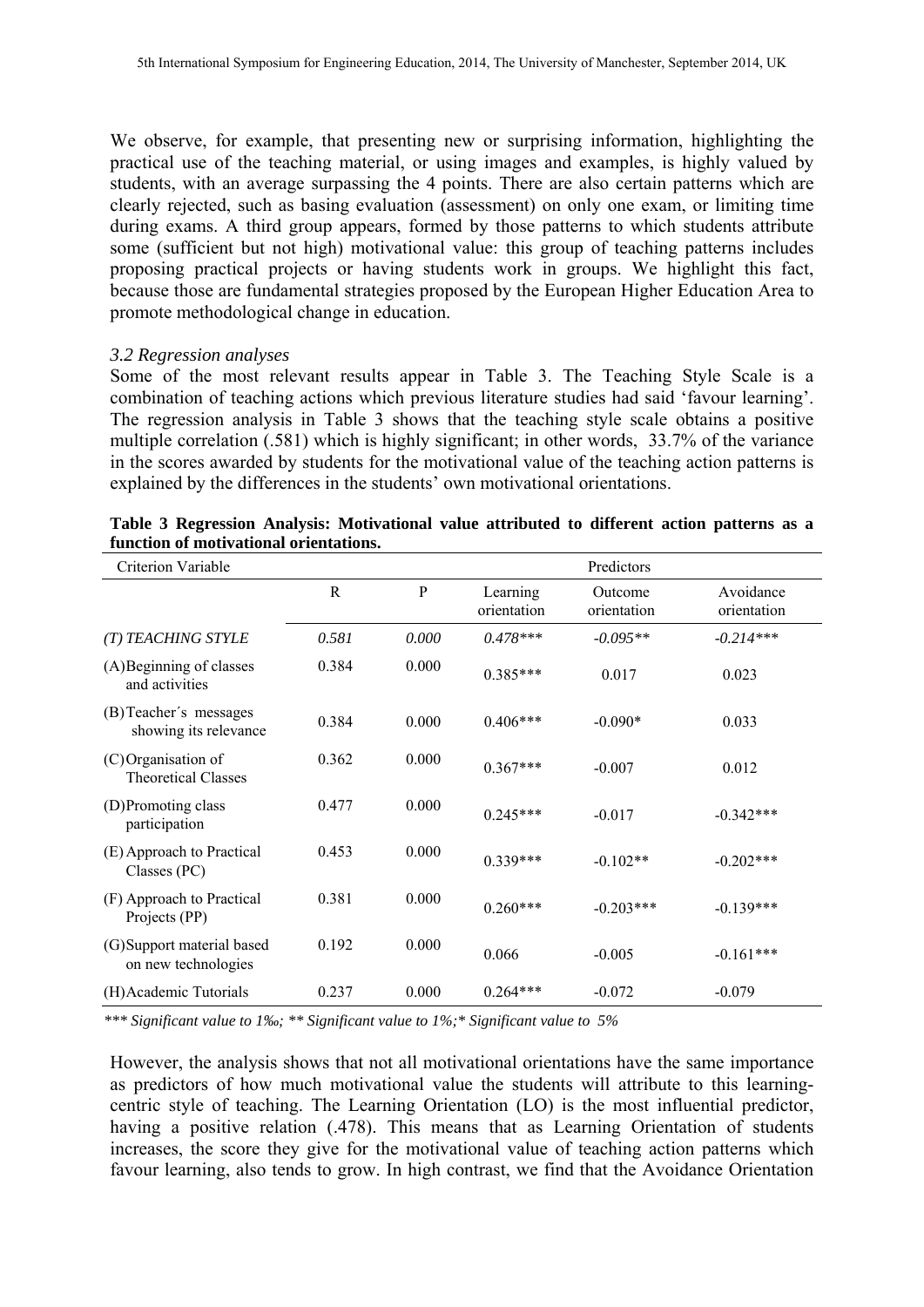(AO) attracts a negative weight (-.214): this implies that the score given for the motivational value of the teaching action patterns that favour learning, tends to decrease as the avoidance orientation increases. Finally, the Outcome Orientation (OO), also has a negative relation (- .095) but less significant. The teaching style scale (T scale) is an aggregate of the rest of the other scales (Scales A-H), so it is not surprising that, generally, the predictive value of the Motivational Orientations is similar to that found in the aggregate total teaching scale. The patterns can be seen in table 3 below.

#### *4.3 Analysis of variance*

Just as we hypothesised, the Motivational Orientations of students seem to modulate the motivational impact perceived by students. Below, we see analysis of differences between English and Spanish students (Table 4). From the Variance Analysis we see that there are significant differences only in AO and LO. In order to discern which way these differences tend, we compare the values of the averages which appear on the left side of the table. These particular English students (who all belong to the same single department, studying the same degree comprising mostly compulsory subjects) seem to have a more developed avoidance orientation (an orientation to avoid failure), whereas these Spanish students have a greater learning orientation.

**Table 4. ANOVA (ANalysis Of VAriance) of differences between students' motivational orientation as a function of** *Country***.** 

| Descriptive analysis          |             |            |                |              | Analysis of variance |                   |        |       |  |
|-------------------------------|-------------|------------|----------------|--------------|----------------------|-------------------|--------|-------|--|
| Motivational<br>Orientation   | Country     | N          | Mean           | Sd           | gl                   | Quadratic<br>mean | F      | Sig.  |  |
| Avoidance<br>orientation (AO) | Spain<br>UK | 501<br>196 | 26.39<br>27.90 | 6.70<br>6.04 | 695                  | 319.84<br>42.50   | 7.525  | 0.006 |  |
| Learning                      | Spain       | 501        | 37.31          | 4.93         |                      | 322.23            | 13.050 | 0.000 |  |
| orientation $(LO)$            | UK          | 196        | 35.80          | 5.07         | 695                  | 24.69             |        |       |  |
| Outcome                       | Spain       | 501        | 26.07          | 4.68         |                      | 14.23             | 0.665  | 0.415 |  |
| orientation (OO)              | UK          | 196        | 26.39          | 4.49         | 695                  | 21.41             |        |       |  |

We now proceed to determine whether there are significant differences in the values assigned by English and Spanish students to the different action patterns assessed, and whether these differences are coherent with those found in the motivational characteristics. Since there are many variables, we have only chosen some of the most representative, among those that have been significant in the Variance Analysis. The values obtained in the initial descriptive analysis point to which way these differences are produced. On Table 5 we can see that in the total scale (which defines the teaching style as a whole), as well as in the rest of sub-scales (Scales A-H), the motivational value attributed by Spanish students is higher than the one attributed by the English students. This result matches our expectancies since the Spanish students have a bigger learning orientation. Looking down the table to the specific strategies (below Scale H), these repeat the prior result. It is worth noting that, regarding the promotion of participation, these particular British students consider it to be slightly demotivating when the professor addresses questions directly to students: this may relate to their bigger Avoidance Orientation. It can be observed that, at the time of completing the questionnaires, 2/3 of the British sample students were participating in project-based design class where a professor questions each student during daily progress reports, in front of their peers.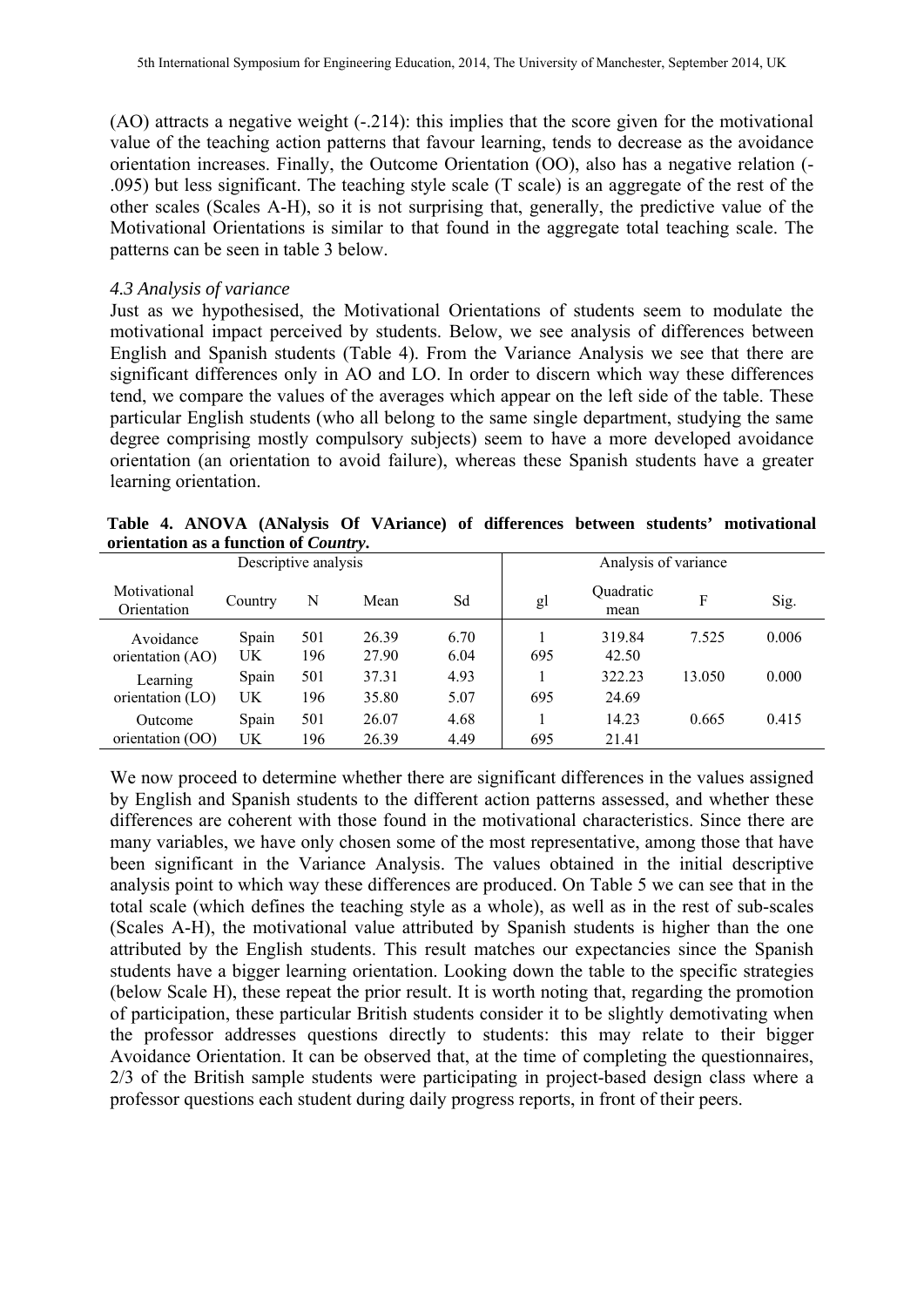| Descriptive analysis               |         | Analysis of variance |      |     |     |                |       |       |
|------------------------------------|---------|----------------------|------|-----|-----|----------------|-------|-------|
| Teaching patterns                  | Country | N                    | Mean | Sd  | gl  | Quadratic mean | F     | Sig.  |
|                                    | Spain   | 501                  | 3.63 | .36 | 1   | 3.79           | 30.40 | 0.000 |
| (T) Teaching style                 | UK      | 196                  | 3.46 | .34 | 695 | .12            | 3     |       |
| (A) Classes and activities         | Spain   | 501                  | 3.89 | .57 | 1   | 6.01           | 17.62 | 0.000 |
| commence                           | UK.     | 196                  | 3.68 | .61 | 695 | .34            | 3     |       |
| (B) Teacher's explicit messages    | Spain   | 501                  | 3.89 | .69 | 1   | 3.12           | 6.515 | 0.011 |
| showing relevance/applicability    | UK      | 196                  | 3.74 | .69 | 695 | .48            |       |       |
| (C) Organisation of theoretical    | Spain   | 501                  | 3.95 | .45 | 1   | 16.35          | 79.11 | 0.000 |
| classes                            | UK      | 196                  | 3.61 | .47 | 695 | .20            | 9     |       |
|                                    | Spain   | 501                  | 3.34 | .61 | 1   | 7.90           | 23.55 | 0.000 |
| (D) Promoting class participation  | UK      | 196                  | 3.10 | .50 | 695 | .33            | 0     |       |
|                                    | Spain   | 501                  | 4.10 | .73 | 1   | 6.15           | 11.03 | 0.001 |
| New or surprising information      | UK      | 196                  | 3.89 | .79 | 695 | .55            |       |       |
|                                    | Spain   | 501                  | 4.14 | .74 | 1   | 77.21          | 135.5 | 0.000 |
| Clarity of exposition              | UK      | 196                  | 3.40 | .78 | 695 | .57            | 5     |       |
|                                    | Spain   | 501                  | 4.38 | .79 | 1   | 4.12           | 6.16  | 0.013 |
| Using images and examples          | UK      | 196                  | 4.20 | .88 | 695 | .66            |       |       |
| Teachers' messages for some        | Spain   | 501                  | 4.24 | .71 | 1   | 17.57          | 31.84 | 0.000 |
| specific practical application     | UK      | 196                  | 3.89 | .82 | 695 | .55            |       |       |
| Teacher's asking students directly | Spain   | 501                  | 3.10 | .93 | 1   | 30.47          | 35.36 | 0.000 |
| to answer questions in class       | UK      | 196                  | 2.64 | .92 | 695 | .86            |       |       |

**Table 5 Differences in the motivational value attributed to some teaching patterns as a function of the country**.

### **4. DISCUSSION AND CONCLUSIONS**

In general, the results support the trend shown by prior studies where the same variables are assessed (Alonso-Tapia, 1999; Alonso-Tapia et al., 2006, 2007, 2008 and 2009), although this study provides new information related to differences between students who belong to different educational cultures:

(a)The motivational value assigned by students allows grouping of the teaching action patterns into three groups: teaching actions that students score as being strongly motivating, some that they find demotivating, and another group of actions that are slightly motivating. However, some of the most important results of this research should be examined in greater detail, trying to analyse the convergence points as well as the differences found regarding previous studies.

First, regardless of the origin, most of the strategies evaluated seem to act positively on the students' motivation. The positive effect is especially visible as strongly motivating in cases in which the lecturer begins the activity creating new or surprising situations; indicating the goals to achieve; explaining the importance and usefulness of what is learned; structuring the lessons, being clear in their presentations; using examples and diagrams; combining explanations on the board with technical support; making use of virtual classrooms; allowing freely asked questions; using tests in different formats and showing willingness to help students when they face difficulties. These results are similar to those found in the previously-cited studies of the group of Alonso-Tapia, supporting the positive significance of these particular actions of the lecturers. There is increase of the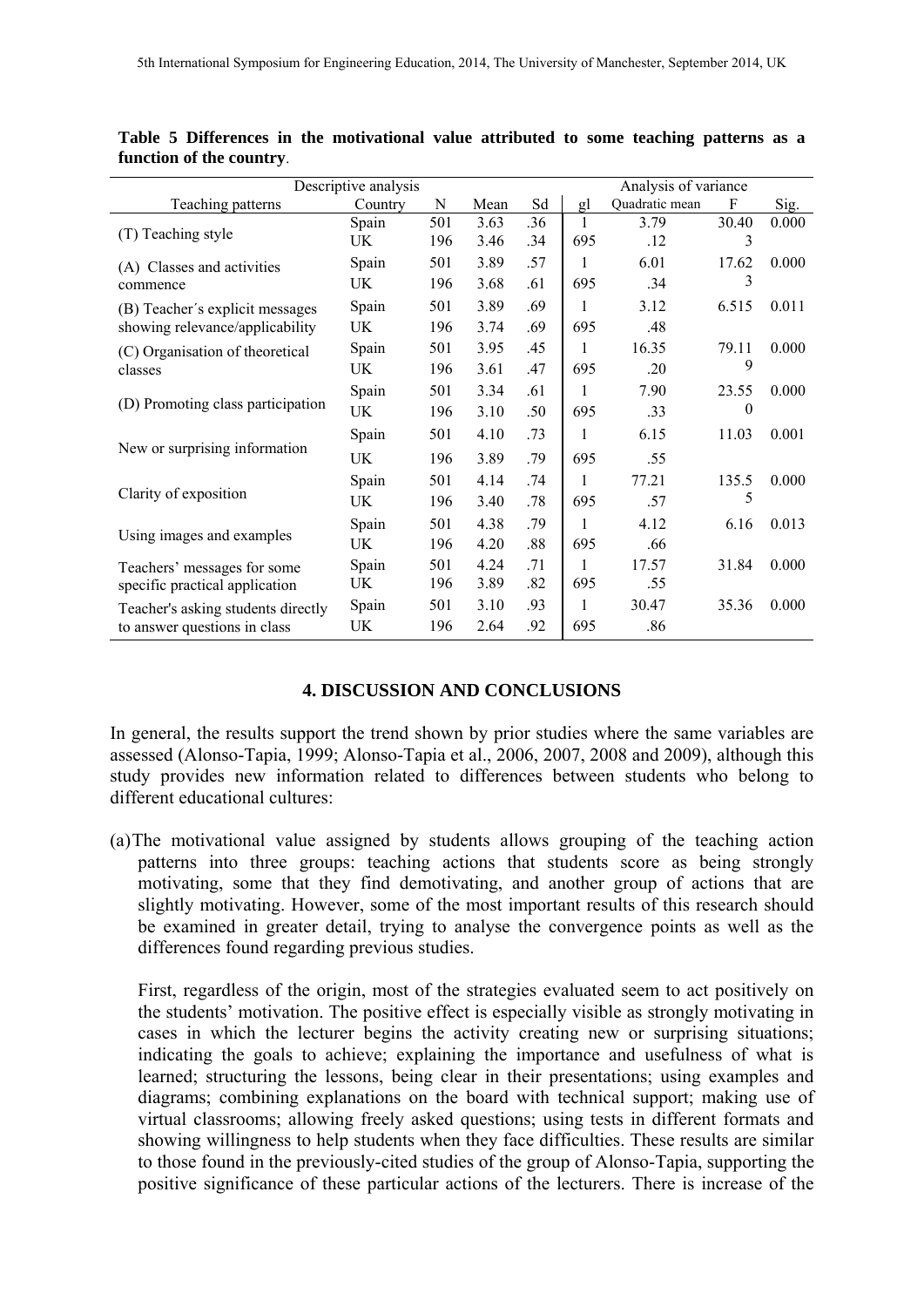student's expectation of success with these strongly motivating lecturer actions. It remains true that through these actions, the lecturer creates a classroom climate that furthers the students' own perception they may achieve their learning goals (Bandura, 1997).

Second, the slightly motivating lecturer actions includes actions such as the lecturer organising practical classes for the students to apply theoretical content; the lecturer suggesting practical work outside the classroom to contribute to the subject grade; carrying out tasks that have some complexity or require research to be performed; enhancing other ways to involve the students apart from asking questions of/from the lecturer; assigning tasks to be performed in groups; using technical vocabulary in their explanations and suggesting additional sources to consult or access to further information.

These findings as to what teaching actions students rate as 'slightly motivating' are new: this list differs from previous research findings which related to Secondary Education (high school) and Social Sciences. Thus, the use of technical vocabulary scores positively for the first time, as does the action of a lecturer proposing additional readings. These results seem in line with the researches carried out by authors such as Salmerón et al. (2011) and Smith, S., et al. (2005), who suggest the influence of discipline in the perception of classroom climate and the way students face the learning process.

Another new result is that our findings do not support some established theories of teaching actions which motivate students. For instance, the European Union has a policy for undergraduate training in skills as required by the new Higher Education scenario. The new EU policy requires that students should be able to work in groups, to communicate and defend their ideas with their peers, to find and select relevant information that enable them to work outside the classroom in an autonomous way, etc. but these strategies did not score as well as expected in our study. We suggest possible reasons for the students' reaction may include: the requirement of a greater effort from the students that is not adequately compensated; negative experiences of the unequal distribution of the work when performing activities in a group; that some students were accustomed to traditional learning in which their role is much more passive (and they dislike or do not understand the change to active learning); students' fear of appearing inadequate in the eyes of their peers and/or fear of teacher's negative grades. Some of these difficulties had already been identified by Salomon and Globerson (1989). Our study shows an onging need to change conditions so that students experience the benefits involved in active learning but our results showing a certain discrepancy between theory of engaging students and actually engaging students is not conclusive and more research is needed.

Third, some coincidences were also found in some teaching actions which had a demotivating value in our study. Students consider the following to be clearly demotivating: assessment through a single final examination; assessment which includes tasks different from those learned in the classroom and assessment which has a limitation on time for testing. The rejection of these teaching actions by students might suggest that avoiding such actions could make students feel more comfortable or more confident in their ability to progress which could help to improve their interest and effort to learn but assessment logistics are difficult to change, in practical terms and culturally. Nevertheless, this does not mean that its negative impact on motivation cannot be changed suggesting an assessment system that is less threatening to students. Some actions that could help in this regard would be to rehearse several exams and allow enough time to complete them. Furthermore, carrying out several tests could be used to provide positive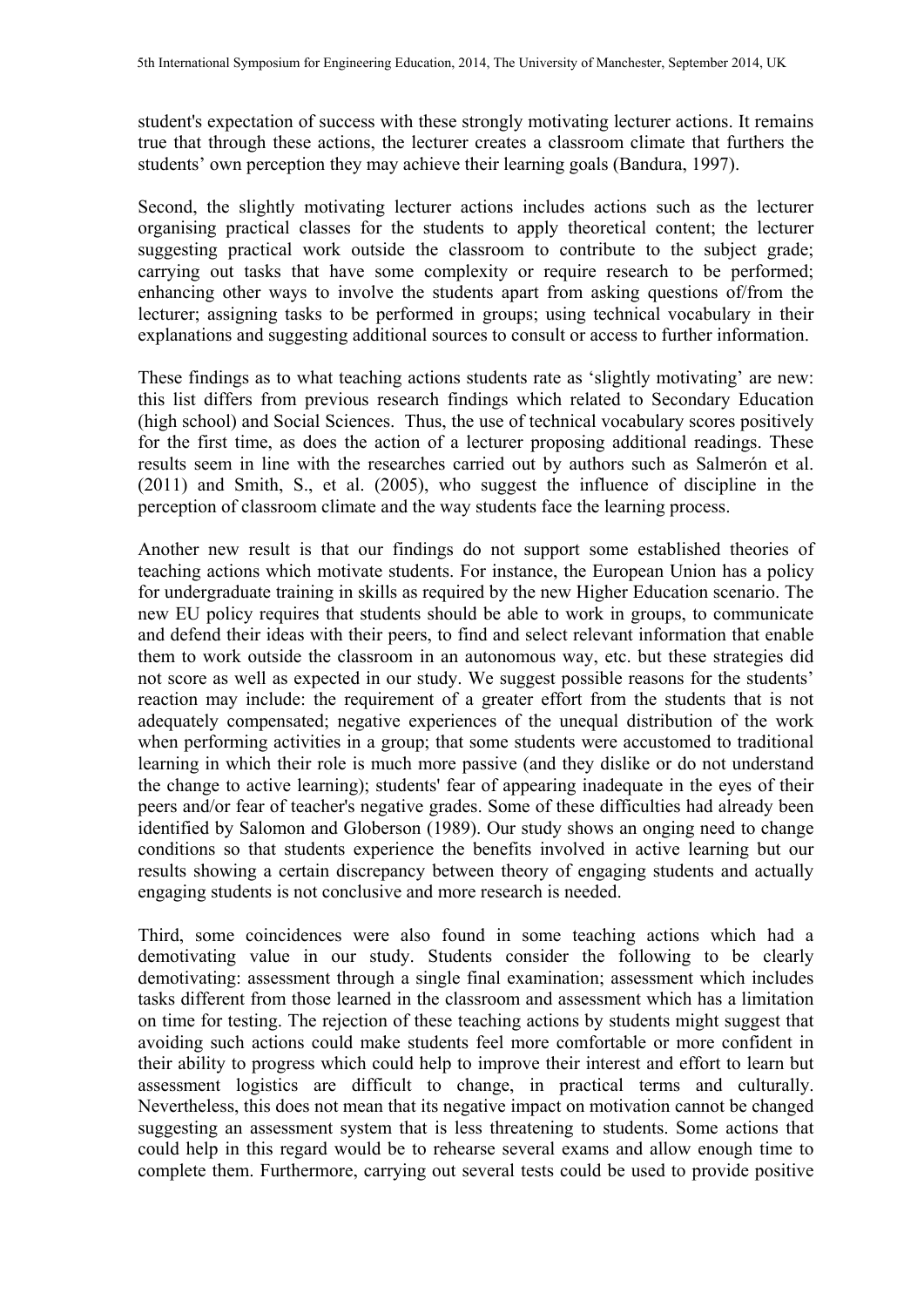feedback, which allows learners to identify their progress, to learn from mistakes and correct them on time (Yorke, 2003)

(b)There is a strong relationship between the prior level of students' GO (goal orientation) and the way they value the different teaching patterns. These results are parallel to those found previously by the Alonso-Tapia group, supporting the idea that students' previous motivations play a filter role which mediates in their individual perception of the real motivational climate of the class. This result move in the same direction as many other studies. (Senko et al., 2011; Urdan, 2005).

.

(c)There are also significant differences between the motivational characteristics of the British and Spanish samples of students. It is possible that the *cultural environment* can modulate the motivating effect of the different patterns. These are two totally different universities regarding the type of students they take in. At the University of Madrid almost all students are Spanish, whilst in the case of the sample from Imperial College London civil engineering, more than fifty percent are from overseas, especially Asian countries. As described above, in general, the differences in the motivational value assigned to teaching actions are more favourable from UPM students. Taking into account the modulator role of previous motivations, one might think that this is a result of a higher incidence of Learning Orientation shown by the Spanish students. But, it is also possible that cultural differences have a specific influence on the motivational value attributed by students to the teaching environment set up by the lecturer. There are no previous studies in this regard we are aware of. However, it is possible to find literature on the relationship between culture and motivation, on the influence of cultural values in the emotional adjustment and in the perception of subjective well-being (Basade et al., 2005; Hofstede, 2001). For Páez et al., (2002), the goals are determined in part by the dominant values in the culture. Students gradually internalise the values shared and institutionally predominant in the culture which become social standards which guide behaviour, making behaviour a function of culture. This begs the question as to which culture is dominant for Imperial's overseas students, who not only have to deal with the theoretical engineering science subjects, but with residential deep-immersion, project-based, role-play active learning weeks which are somewhat different from anything in their previous experience.

Thus, from this perspective, it would be interesting to carry out new research that could deliver evidence on the impact of cultural values on the goal orientation of students and to explore the interesting phenomenon of high-achieving, hard-working students who present as having an Avoidance Orientation. Also, the British data was collected from one department at one university: further work exploring the culture and motivation differences could usefully check more engineering disciplines in various universities (funding permitting). The new findings on teaching actions which are counterproductive for motivation also merit further exploration.

### **5. REFERENCES**

Alonso-Tapia, J. (1999). *¿Qué podemos hacer los profesores universitarios por mejorar el interés y el esfuerzo de nuestros alumnos por aprender?* En Ministerio de Educación y Cultura (Ed), Premios Nacionales de Investigación Educativa, 1998 (pp. 151-187). Madrid: Ministerio de Educación y Cultura.

Alonso-Tapia, J. and Fernández, B. (2008). Development and initial validation of the Classroom Motivational Climate Questionnaire (CMC-Q). *Psicothema* 20 (4), 883-889.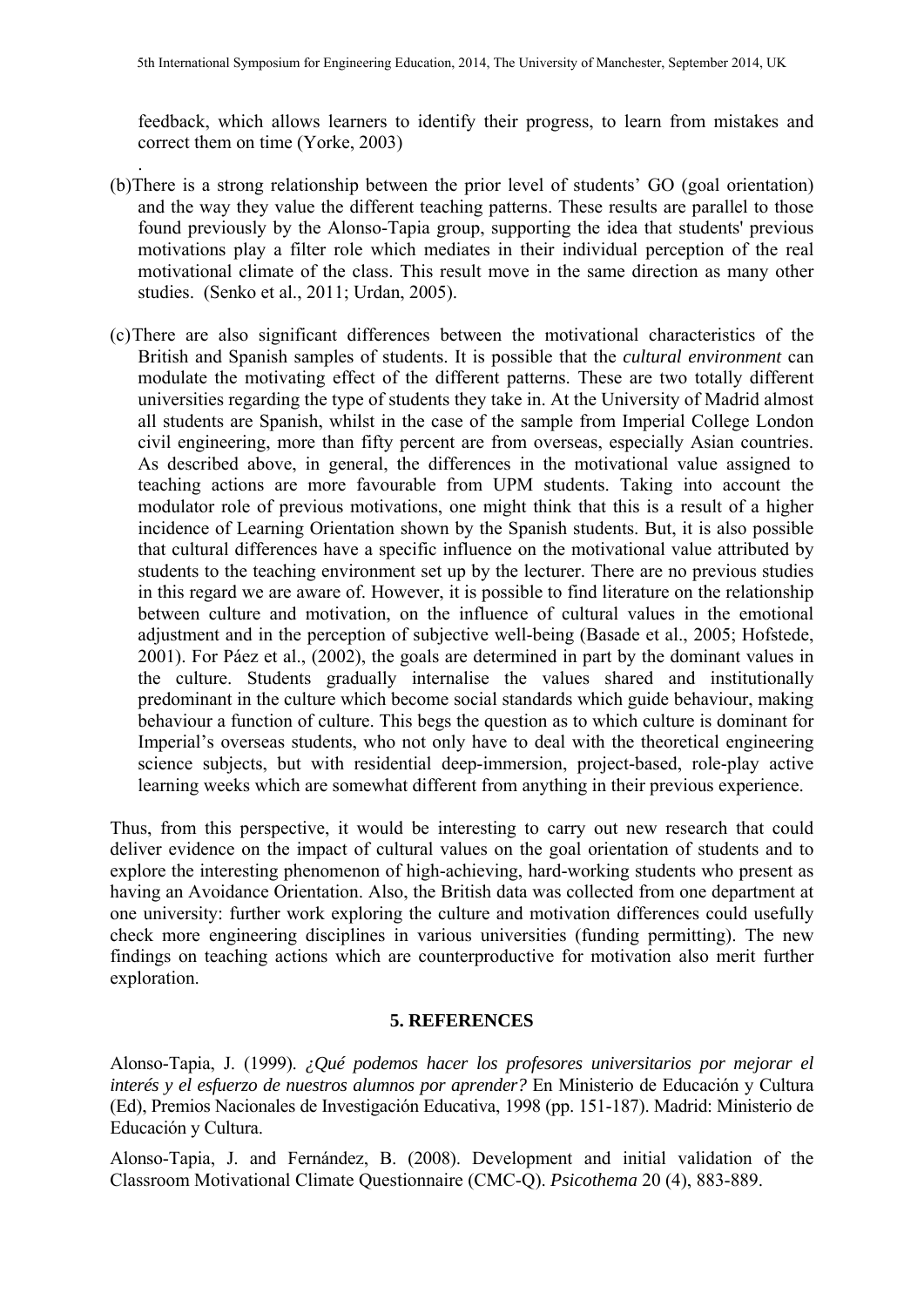Alonso-Tapia, J. and Fernández, B. (2009). Clima motivacional de clase: Validez transcultural e implicaciones educativas. *Infancia y Aprendizaje, 32,* 597-612.

Alonso-Tapia, J. and Pardo, A.(2006).Assessment of learning environment motivational quality from the point of view of secondary and high school learners.*Learning and Instruction,*16,1-15

Alonso-Tapia, J. and Ruiz, M.A. (2007). Motives related to learning and perceptions of environment motivational quality: how do they interact in university students? *Psicothema, 19 (4), 602-608.* 

Ames. C. (1992a). Achievement goals and the classroom motivational climate. En D.H. Schunk & J.L. Meece (Eds.), *Students perceptions in the classroom* (pp. 327-348). Nueva York: Lawrence Erlbaum.

Assor, A. & Kaplan, H. (2001). Mapping the domain of autonomy support. En A. Efklides, J. Kuhl & R.M. Sorrentino (Eds.), *Trends and prospects in motivational research.* (pp. 101-120). The Netherlands: Kluwer.

Bandura, A. (1993). Perceived self-efficacy in cognitive development and functioning. *Educational Psychologist, 28(2),*117-148*.* 

Basade, N. y Ros, M. (2005). Cultural dimensions and social behavior correlates: Individualism-Collectivism and Power Distance. *Presses Universitaires de Grenoble*, 18 (1).

De la Fuente, J. (2002). Perspectivas recientes en el estudio de la motivación: la teoría de la orientación de la meta. *Escritos de Psicología, 6,* 72-84.

Dweck, C. (1986). Motivational processes affecting learning. *American Psychologist, 41*, 1040-1048.

Eccles, J.S. & Wigfield, A. (2002). Motivational beliefs, values and goals. *Annual Review of Psychology,* 53, 109-132.

Efklides, A. (2011). Interactions of Metacognition With Motivation and Affect in Self-Regulated Learning: The MASRL Model. *Educational Psychologist, 46(1),* 6-25.

Fernández, C., Alonso-Tapia, J.. (2014). *Regularización del trabajo y retroalimentación de los compañeros en las clases prácticas: efecto sobre la motivación y el aprendizaje*. I Congreso Internacional de la Sociedad Española de Estudios de la Comunicación Iberoamericana. Actas del Congreso.

Fernández, C., Hernando, L. (2009). *Nuevas metodologías en enseñanzas técnicas: influencia del grupo de alumnos en los resultados*. V Congreso Internacional: Estrategias de innovación en el nuevo proceso de evaluación del aprendizaje. Actas del Congreso. Valladolid. España.

Gibbs, G. (1999). *Using Assessment Strategically to Change the Way Students Learn.* In: S. Brown and A. Glasner,(Eds.) Assessment matters in higher education: choosing and using diverse approaches. (pp. 41-53). Philadelphia, PA: Open University Press.

Huertas, J.A.; Ardura, A., y Nieto, C. (2008). Cómo estudiar el papel que el desempeño docente y las formas de comunicación juegan en el clima motivacional del aula. Sugerencias para un trabajo empírico. *Educacao, Porto Alegre,* 31 (1), p. 9-16.

Hofstede, G. (2001). *Culture's consequences: Comparing values behaviours, institutions and organisations across nations*. Thousand Oaks, CA: Sage.